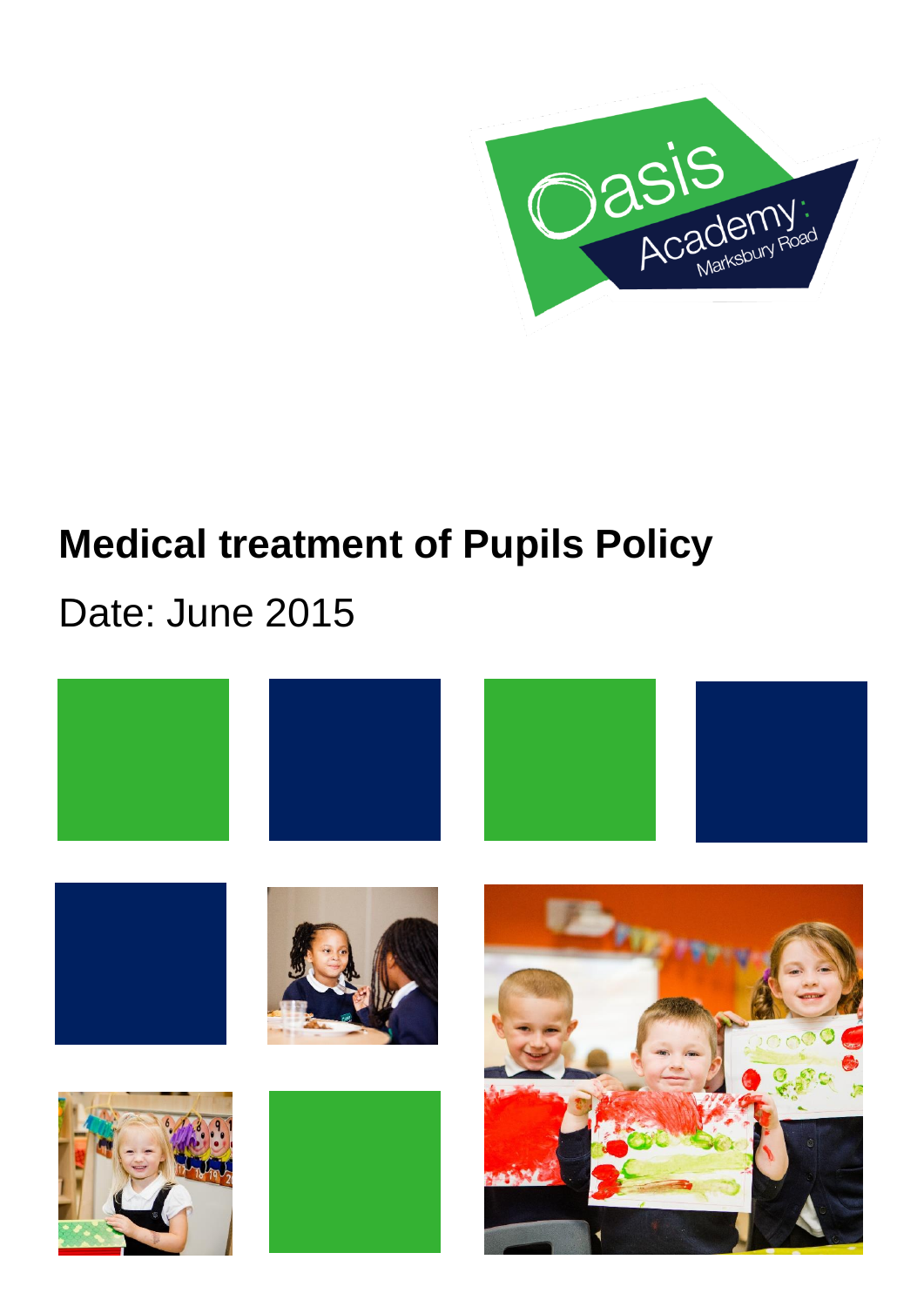

### **Medical Treatment of Pupils Policy**

#### **Introduction**

Most pupils will at some time have a medical condition that may affect their short term participation in academy activities, but some have conditions that, if not properly managed could limit their long term access to education.

The Academy is committed to giving all its students opportunities to access the curriculum. Every effort will be made to ensure that students with medical needs experience the best possible care whilst at the Academy. This policy provides a sound basis for ensuring that children with medical needs receive proper care and support at school. In addition, the Academy has adopted the guidance published by the DCSF/Department of Health entitled "Supporting Pupils with Medical Needs: a good practice guide". This publication may be accessed through www.teachernet.gov.uk.

Parents as the primary carers have responsibility for the health of the child and must inform the Academy about any medical condition, treatment or special care needed.

All medical information received by the Academy will be treated confidentially. Information to ensure the safety and care of individual students will be disclosed as appropriate to staff of the Academy. Such procedure will be discussed with the student and parents for their agreement prior to the disclosure. (Throughout this policy, the term "parents" means all those having parental responsibility for a child.)

#### **Purpose**

This policy provides a sound basis for ensuring that pupils with medical needs receive proper care and support at the Academy.

Pupils with medical requirements need to:

- Access a good general education
- Be included in as wide a range of activities as possible
- Stav safe
- Have their needs known by those responsible for them
- Be supported by multi-agency advice

It is a required element of Academy procedures that the administration of medicines both as a matter of routine and in emergency situations has clearly defined routines that are dictated by good practice and adhered to at all times by all parties.

It is important to note there is no legal duty, which requires staff to administer medication. Staff who assist with any form of medication in accordance with the procedures detailed within this guidance are explicitly reassured that they will be acting within the scope of their employment and that they will be indemnified. Indemnity requires that the procedures followed as delineated.

**EXCEPTION:** Indemnity will not be given in cases of fraud, dishonesty or criminal offences.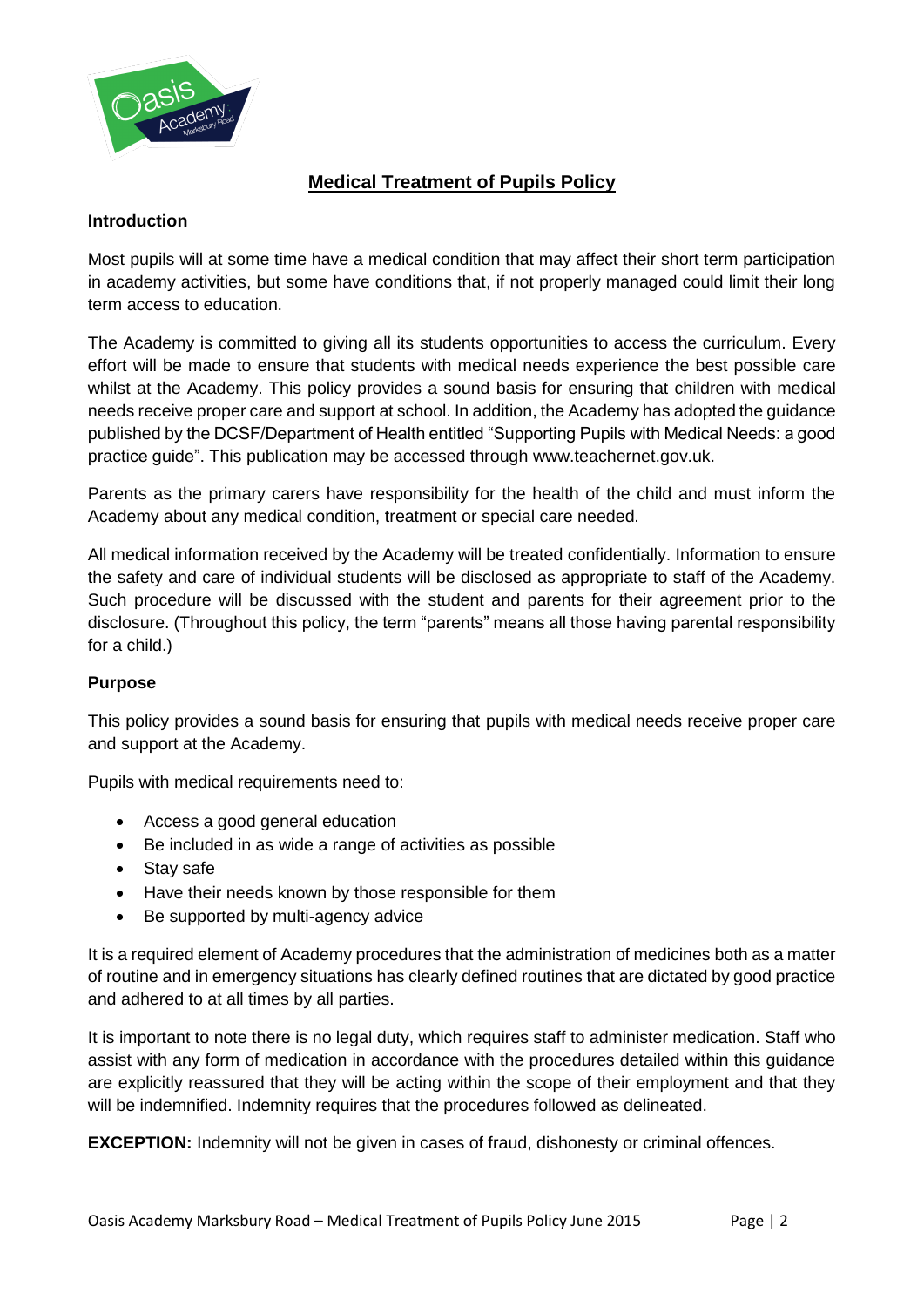

#### **Responsibilities**:

The Academy Councillors and Principal retain the main responsibility for ensuring that the Academy systems comply with the law and keep both pupils and staff safe.

The Principal will designate an appropriate senior member of staff to work with support staff to (a) design and monitor those systems (b) agree procedures (c) support and help the designated teacher and (d) ensure that all staff have broad training

The Academy's appointed first aid officer will oversee the arrangements for first aid provision.

Teachers have a responsibility for ensuring that they are aware of pupils' medical needs, follow advice given and procedures for educational visits.

Health Professionals are responsible for sharing information and skills with staff as needed.

#### **Procedures:**

#### **Illness in the Academy**

If a pupil becomes ill in a lesson and the teacher feels that medical treatment is required, the pupil should be sent to the Main Office, accompanied by another pupil if necessary.

The Academy has a strict policy that no medication will be given orally or externally unless permission has been given by the parent. Parents will be contacted depending upon the nature of the medical problem.

If the teacher feels that the pupil is too ill or injured to be moved, then a designated First Aid member of staff should be called. First Aid should be administered, as appropriate. If it is thought that followup treatment is required, the parent will be contacted or a letter sent home with the pupil.

In more serious cases, where hospital attention is deemed necessary, the Academy will contact parents, who will be expected to take their child to hospital.

In an emergency, an ambulance must be called and the parent contacted by the Academy. In the absence of a parent, a member of staff must accompany the pupil to the hospital and remain there until the parent arrives.

If a parent cannot be contacted, the Academy will act in loco parentis and give permission for any emergency treatment.

#### **Giving Medication:**

Records are kept of any and all medications issued. Before giving any medication, the official Administration of Medicines form must be completed in agreement with parents.

A pupil should take the medication themselves (from a table) and this should be logged in a record book by time and date and signed by 2 people, one of whom can be the pupil if they are responsible enough.

There should be two keys to the medicine cabinet, one of which is kept in main site offices.

Oasis Academy Marksbury Road – Medical Treatment of Pupils Policy June 2015 Page | 3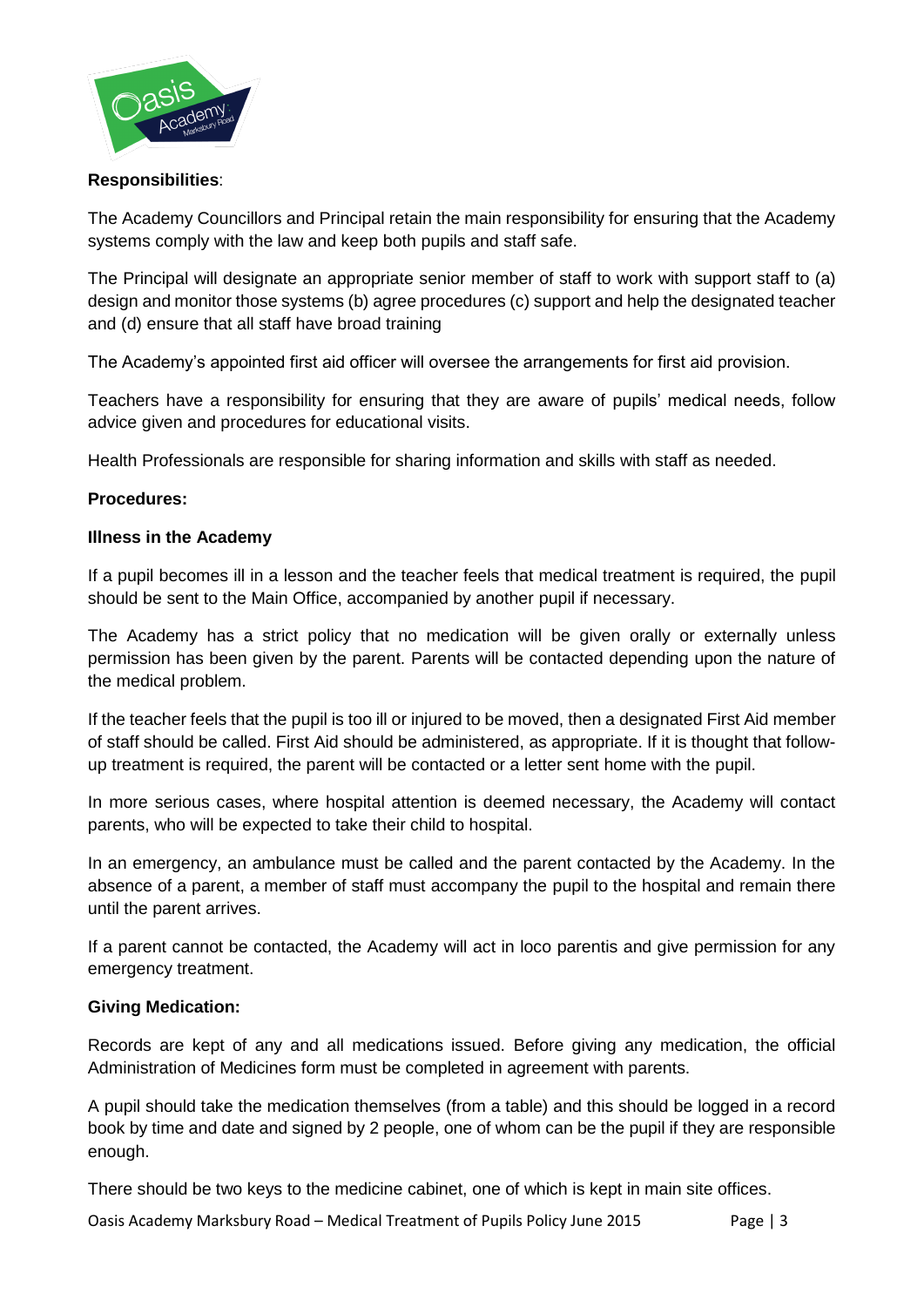

No child should ever use another's medication.

#### **Receiving Medication**

The parental consent form MUST be completed prior to acceptance of medication onto the Academy site. If two medications are required they must be dealt with as separate issues with the procedures being followed for each. All medication must be in the original container.

#### **Identification of Medication**

All medication must have:

- The pupil's name
- The name and strength of the medication
- The dosage and the times when the medication should be given
- The expiry date

All medication must have written confirmation signed and dated by the parent. Where appropriate a doctor's note should be received to confirm the necessity for the medication to be administered during Academy hours. This must be handed to the designated member of staff and the details entered in a medication record book.

If a pupil refuses medication the Academy will notify the parents immediately.

#### **Storage of Medication**

Medication must be kept in a locked cabinet, labelled with the pupil's name and checked regularly for a 'use by' date. The key is held in a restricted but accessible place known to the designated members of staff. If fridge storage is required arrangements must be made to store the medication in the lockable secure area. Once removed from the cabinet or fridge the medication should be administered immediately and never left unattended. The necessary documentation for recording the administration of medication must also be undertaken immediately. Parents should dispose of unused medication.

#### **Checklist for the distribution of medication**;

- Check the written request for the Academy to administer medication
- Check the written confirmation from a health practitioner
- Check the parental consent form Check for the medication identified with the name of the child
- Cross check with another adult the identity of the child and medicine
- Record of the medication administered entered

N.B. This procedure must also be adhered to in the case of the administration of medication on Academy educational visits.